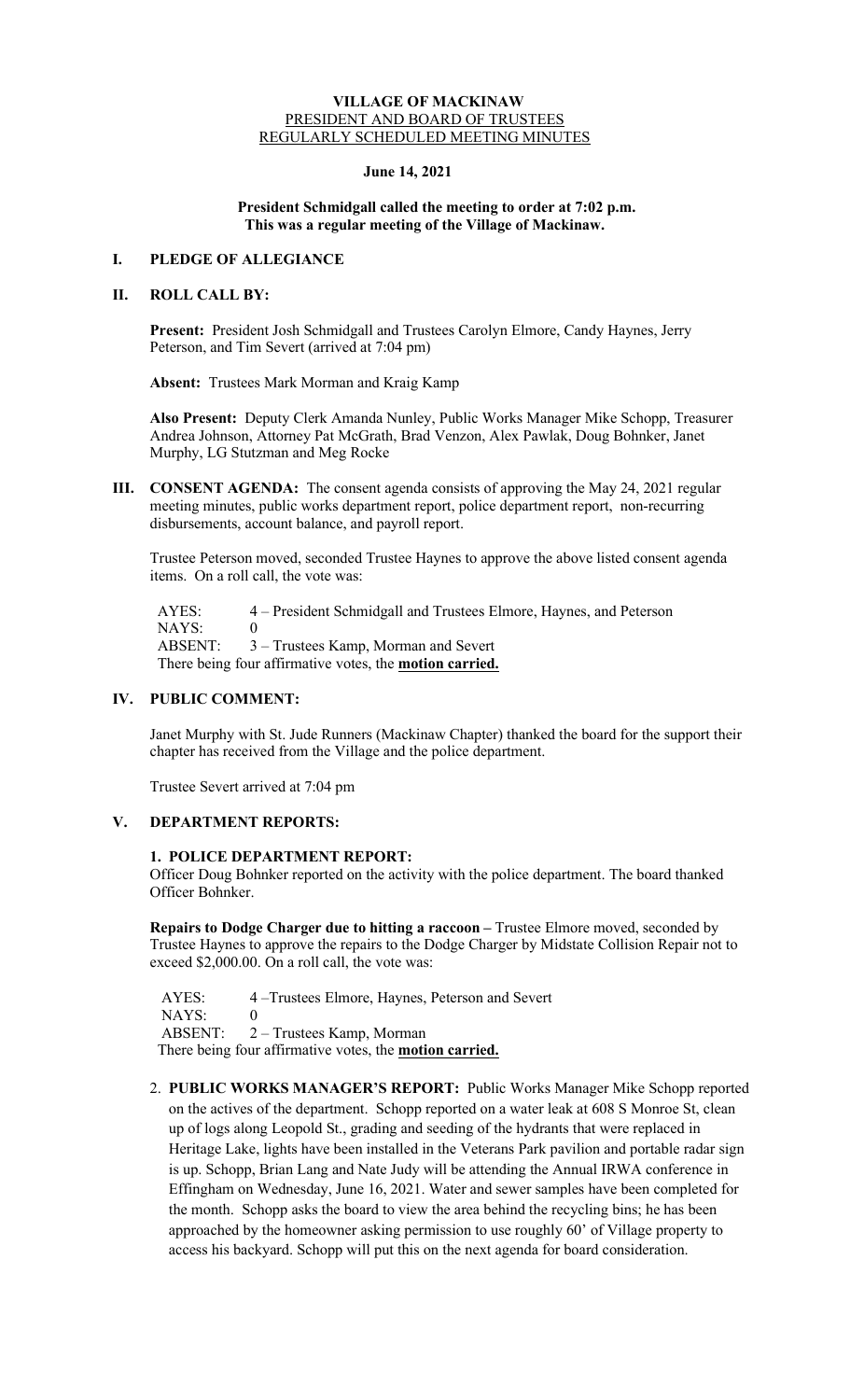### **3. TREASURER'S REPORT:**

**Non-Recurring Bills -** Trustee Haynes moved, seconded Trustee Peterson to approve the nonrecurring bills. On a roll call, the vote was:

 AYES: 4 – Trustees Elmore, Haynes, Peterson, and Severt NAYS: 0 ABSENT: 2 – Trustees Kamp and Morman There being four affirmative votes, the **motion carried.**

**Certificate of estimate revenue to be filed with the county clerk –** Trustee Elmore moved, seconded by Trustee Haynes to approve the certificate of estimated revenue to be filed with the county clerk. On a roll call, the vote was:

 AYES: 4 – Trustees Elmore, Haynes, Peterson, and Severt NAYS: 0 ABSENT: 2 – Trustees Kamp and Morman There being four affirmative votes, the **motion carried.**

**Close MFT account at Heartland Bank and open MFT account at First Security Bank of Mackinaw** – Trustee Haynes moved, seconded by Trustee Elmore to close the MFT account at Heartland Bank due to the Mackinaw branch of Heartland Bank closing in September 2021 and open a MFT account with First Security Bank in Mackinaw. On a roll call, the vote was:

 AYES: 4 – Trustees Elmore, Haynes, Peterson, and Severt NAYS: 0 ABSENT: 2 – Trustees Kamp and Morman There being four affirmative votes, the **motion carried.**

### **VI. MAYOR'S REPORT:**

**Hiring of new police chief and officers –** President Schmidgall addresses the members of the police department in the audience and wants to give them reassurance that he has no desire to disband the police department he only wants what is best for the town, is available to any of the officers if they would like to talk and that he supports them. He would like to wait until a new police chief is hired before any other officers are hired. President Schmidgall states the employment and compensation of chief and officers will be discussed in executive session.

**VII. LOCAL LIQUOR CONTROL COMMISSIONER'S REPORT:** Meeting will be held Tuesday, June 15, 2021, regarding the Haynes on Main Street Fest on July 17, 2021.

#### **VIII. TRUSTEES' REPORT:**

**Heartland Fiber franchise license agreement for delivering fiber optic internet and TV service to homes and businesses within the Village –** Trustee Elmore moved, seconded by Trustee Haynes to approve the Heartland Fiber franchise license agreement with the contingency that Attorney McGrath review the contract and can make any changes that he feels are necessary and beneficial to the Village of Mackinaw. On a roll call, the vote was:

AYES: 4 – Trustees Elmore, Haynes, Peterson, and Severt NAYS: 0 ABSENT: 2 – Trustees Kamp and Morman There being four affirmative votes, the **motion carried.**

**Annual wage increases for employees –** Trustee Peterson would like this matter voted on during this meeting. Trustee Elmore feels that a full board should be present; Peterson states that while he agrees this is something that needs to be acted on. Peterson feels that the full-time employees should receive a 3% raise except for Nate Judy who should receive a 6% raise since he has stepped up and taken over the job of Mike Haney. Trustee Severt seconds that he should receive more than a 3% raise also. President Schmidgall let the board know that he is working with Clerk Lisa Spencer and Public Works Manager Michael Schopp regarding evaluations that will be used for future raises. Trustee Peterson moved seconded by Trustee Severt that all full-time employees except Brian Lang and Nate Judy will receive a 3% raise. Nate Judy will receive a 6% raise and Brian Lang will not be receiving a raise. All part time employees will receive the raises recommended by their department heads. Raises will be retroactive to May 1, 2021. On a roll call, the vote was: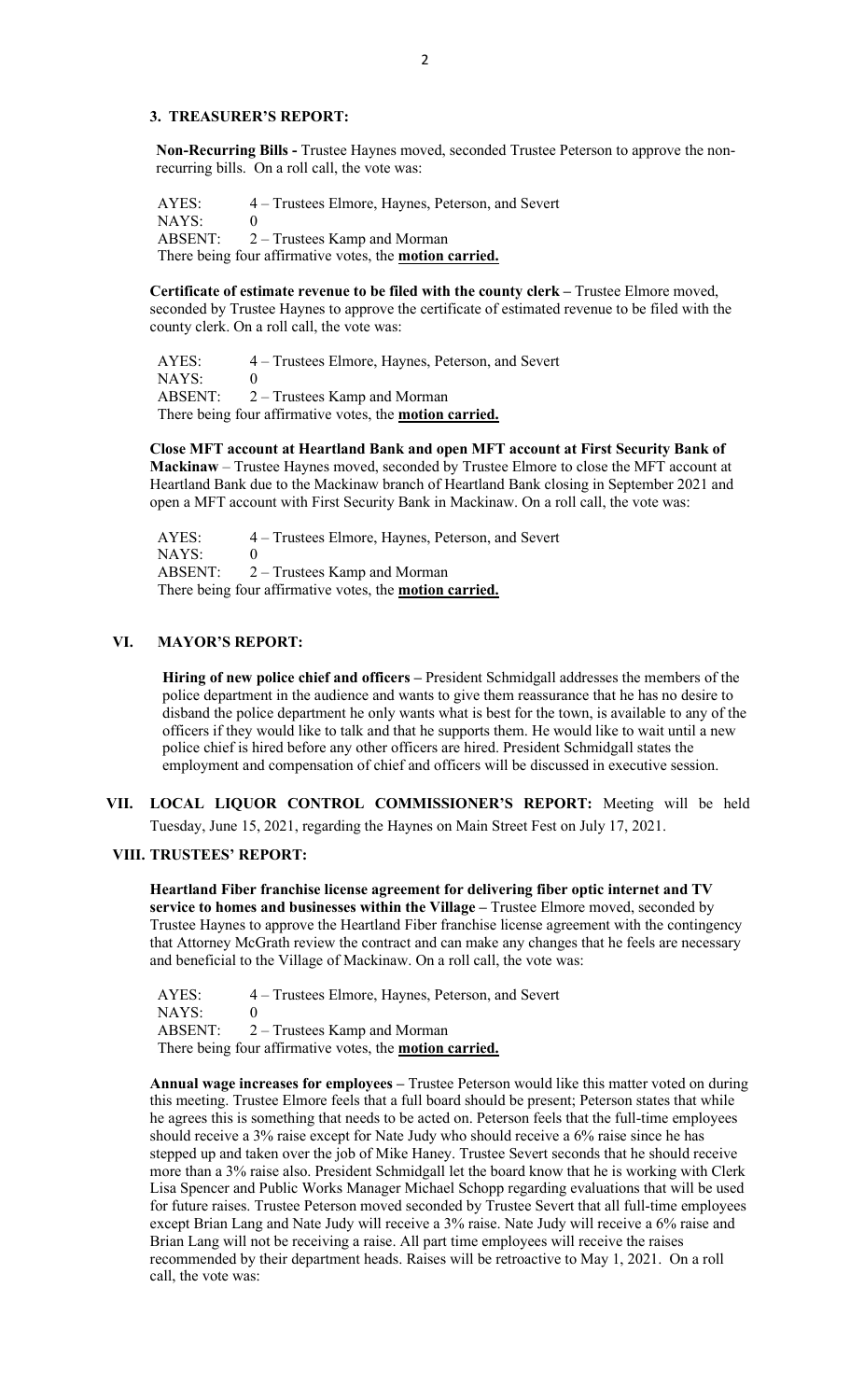AYES: 4 – Trustees Elmore, Haynes, Peterson, and Severt NAYS: 0 ABSENT: 2 – Trustees Kamp and Morman There being four affirmative votes, the **motion carried.**

### **IX. ATTORNEY'S REPORT:**

**Retaining TIF Illinois to create Tax Increment Financing (TIF) Districts within the Village -** Attorney Pat McGrath states that this item is the same as item 2 in this section.

**Ordinance approving and authorizing the execution of a professional services agreement for the establishment and annual administration of the Mackinaw TIF District –** Trustee Peterson asks that once we have an initial boundary and assessed value, he would like this added to the ordinance as exhibit 4 so that future board members will have all the correct information regarding this. Attorney McGrath states that we must first pass this ordinance then once this information is created an amendment to the ordinance can be passed adding the information requested by Trustee Peterson. Trustee Peterson moved, seconded by Trustee Elmore to adopt Ordinance 1007 – An Ordinance Approving and Authorizing the Execution of a Professional Services Agreement for the Establishment and Annual Administration of the Mackinaw TIF District by and between Jacob & Klein, LTD. And The Economic Development Group, LTD and The Village of Mackinaw, Tazewell County, Illinois with the ability to amend such ordinance with the addition of the initial boundaries and assessed value. On a roll call, the vote was:

 AYES: 4 – Trustees Elmore, Haynes, Peterson, and Severt NAYS: 0 ABSENT: 2 – Trustees Kamp and Morman There being four affirmative votes, the **motion carried.**

**Inducement resolution proposed Mackinaw tax increment financing (TIF) district/Tim Weir and Chad Hovey redevelopment project –** Trustee Elmore moved, seconded by Trustee Peterson to adopt Resolution 21-03 Proposed Mackinaw tax increment financing (TIF) district Tim Weir and Chad Hovey redevelopment project. On a roll call, the vote was:

 AYES: 4 – Trustees Elmore, Haynes, Peterson, and Severt  $NAYS: 0$  ABSENT: 2 – Trustees Kamp and Morman There being four affirmative votes, the **motion carried.**

**Inducement resolution proposed Mackinaw tax increment financing (TIF) district/Dustin Schmidgall and Kerry Schmidgall redevelopment project –** Trustee Elmore moved, seconded by Trustee Peterson to adopt Resolution 21-03 Proposed Mackinaw tax increment financing (TIF) district Dustin Schmidgall and Kerry Schmidgall redevelopment project. On a roll call, the vote was:

 AYES: 4 – Trustees Elmore, Haynes, Peterson, and Severt NAYS: 0 ABSENT: 2 – Trustees Kamp and Morman There being four affirmative votes, the **motion carried.**

**X. EXECUTIVE SESSION: To consider employment and compensation of chief and officers for the police department as per section 2(c)(5) of the Open Meetings Act –** Trustee Elmore moved, seconded by Trustee Haynes that Attorney Pat McGrath will take the minutes and that all board members will be in attendance and Deputy Clerk Nunley will not be in the meeting. On a roll call, the vote was:

 AYES: 4 – Trustees Elmore, Haynes, Peterson, and Severt  $NAYS: 0$ ABSENT: 2 – Trustees Kamp and Morman

There being four affirmative votes, the **motion carried.**

### **Entered executive session at 8:01 pm**

#### **Convened executive session at 8:45 pm**

### **Roll Call:**

**Present:** President Josh Schmidgall and Trustees Carolyn Elmore, Candy Haynes, Jerry Peterson, and Tim Severt

**Absent:** Trustees Mark Morman and Kraig Kamp

**Also Present:** Deputy Clerk Amanda Nunley and Attorney Pat McGrath